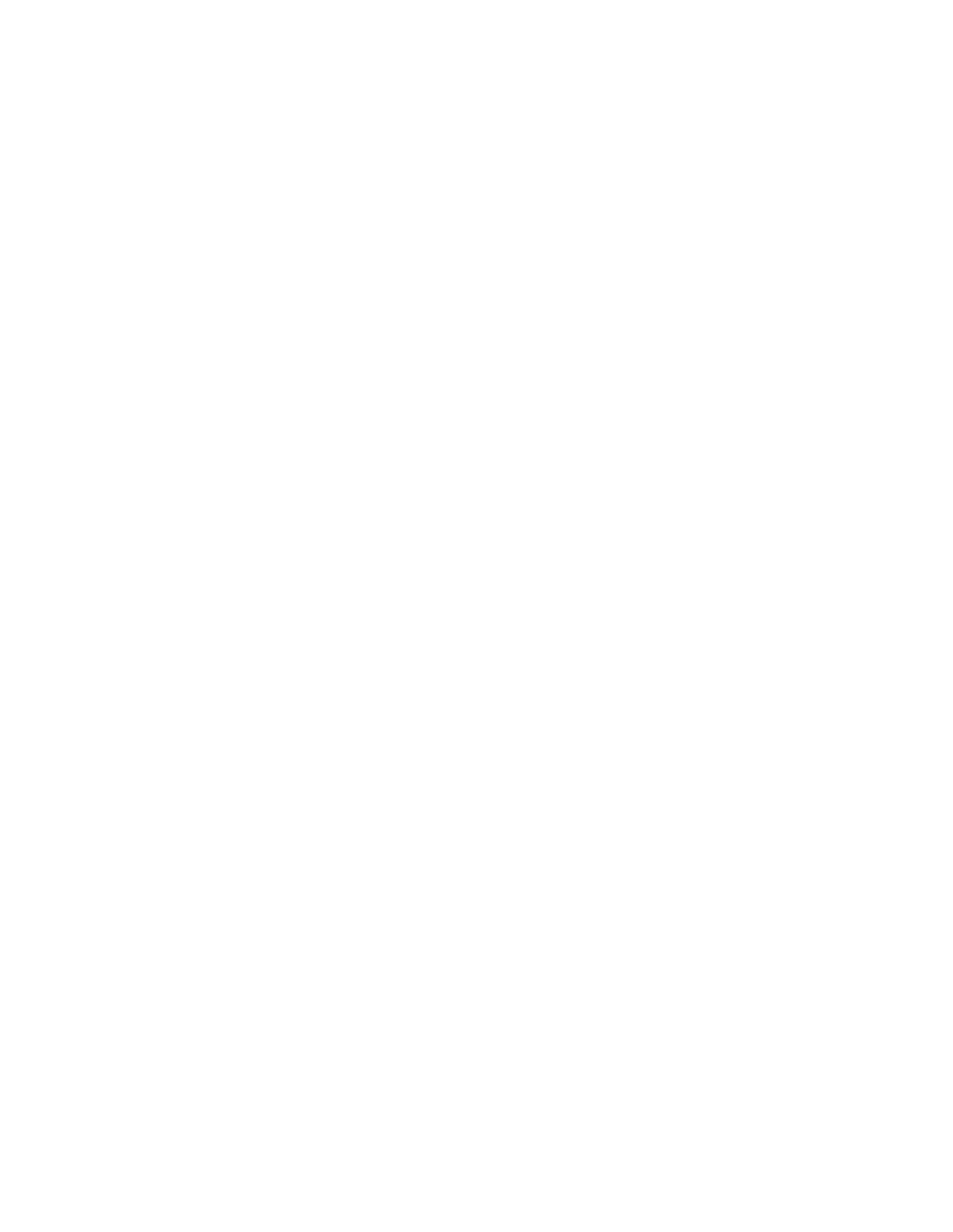Keep away from heat/sparks/open flames/hot surfaces. - No smoking.

Ground/bond container and receiving equipment.

Use explosion-proof electrical/ventilating/lighting/equipment.

Use only non-sparking tools.

Take precautionary measures against static discharge.

Do not breathe dust/fume/gas/mist/ vapors/spray.

Wash face and hands and any exposed skin thoroughly after handling.

Do not eat, drink or smoke when using this product.

Use only outdoors or in a well-ventilated area.

Wear protective gloves/protective clothing/eye protection/face protection

In case of inadequate ventilation: Wear respiratory protection.

## **Precautionary Statements - Response.**

If swallowed: Call a poison center/doctor if you feel unwell.

If on skin (or hair): Take off immediately all contaminated clothing. Rinse skin with water/shower.

If inhaled: Remove person to fresh air and keep comfortable for breathing.

If in eyes: Rinse cautiously with water for several minutes. Remove contact lenses, if present and easy to do. Continue rinsing.

If exposed or concerned: Get medical advice/attention.

Immediately call a poison center/doctor.

Rinse mouth.

In case of fire: Use  $CO<sub>2</sub>$  dry chemical or foam to extinguish.

# **Precautionary Statements - Storage.**

Store in a well-ventilated place. Keep container tightly closed.

Store in a well-ventilated place. Keep cool.

Store locked up.

#### **Precautionary Statements - Disposal.**

Dispose of contents in accordance with local/regional/national/international regulations.

| 3. Composition/Information on Ingredients |  |
|-------------------------------------------|--|
|                                           |  |

| <b>Chemical Name</b>                                              | CAS-No.       | Wt. %       |
|-------------------------------------------------------------------|---------------|-------------|
| Cuprous Thiocyanate                                               | 1111-67-7     | $10 - 25$   |
| Zinc oxide                                                        | 1314-13-2     | $10 - 25$   |
| Petroleum distillates, light aromatic                             | 64742-95-6    | $10 - 25$   |
| <b>Barium Sulfate</b>                                             | 7727-43-7     | $2.5 - 10$  |
| Zinc, bis[1-(hydroxy-kO)-2(1H)-pyridinethionato-<br>kS2]-, (T-4)- | 13463-41-7    | $2.5 - 10$  |
| Tralopyril                                                        | 122454-29-9   | $2.5 - 10$  |
| 1,2,4-TRIMETHYLBENZENE                                            | $95 - 63 - 6$ | $2.5 - 10$  |
| Parachlorobenzotrifluoride                                        | 98-56-6       | $2.5 - 10$  |
| Talc                                                              | 14807-96-6    | $2.5 - 10$  |
| <b>MAGNESITE</b>                                                  | 546-93-0      | $1.0 - 2.5$ |
| Alcohols, C16-18 and C18-unsatd, ethoxylated                      | 68920-66-1    | $1.0 - 2.5$ |
| Xylene                                                            | 1330-20-7     | $0.1 - 1.0$ |
| <b>XYLENE</b>                                                     | 1330-20-7     | $0.1 - 1.0$ |
| Benzene, (1-methylethyl)-                                         | $98 - 82 - 8$ | $0.1 - 1.0$ |
| Ethyl Benzene                                                     | 100-41-4      | $0.1 - 1.0$ |

The exact percentage (concentration) of composition has been withheld as a trade secret.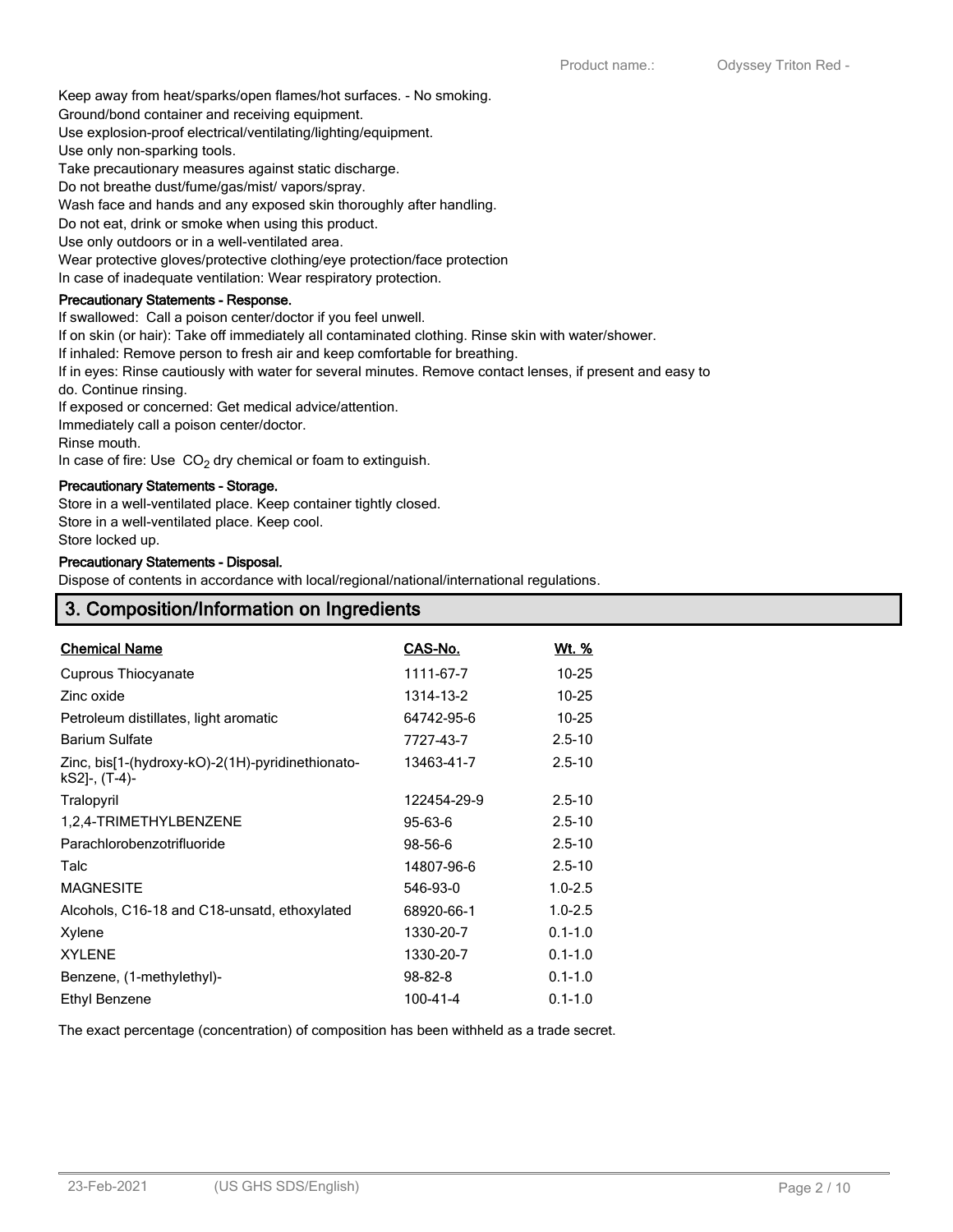# **4. First-aid Measures**

# **Description of first-aid measures.**

#### **General advice.**

Move victim to a safe isolated area. When symptoms persist or in all cases of doubt seek medical advice. Call a poison control center or doctor for treatment advice.

## **Inhalation.**

Move to fresh air. Apply artificial respiration if victim is not breathing. Call a poison control center or doctor for treatment advice.

## **Skin contact.**

Wash off immediately with soap and plenty of water. Remove all contaminated clothes and shoes. Remove and wash contaminated clothing before re-use. Call a poison control center or doctor for treatment advice.

#### **Eye contact.**

Immediately flush with plenty of water. After initial flushing, remove any contact lenses and continue flushing for at least 15 minutes. Call a poison control center or doctor for treatment advice.

#### **Ingestion.**

Do not induce vomiting unless directed to do so by a physician or poison control center. Never give anything by mouth to an unconscious person. If swallowed, call a poison control center or doctor immediately.

#### **Symptoms.**

See Section 2 and Section 11, Toxicological effects for description of potential symptoms.

# **Notes to physician.**

Treat symptomatically.

# **5. Fire-fighting Measures**

# **Extinguishing media.**

## **Suitable extinguishing media.**

Use:. Dry powder. Alcohol-resistant foam. Carbon dioxide (CO<sub>2</sub>). Water may be used to cool and prevent the rupture of containers that are exposed to the heat from a fire.

## **Extinguishing media which shall not be used for safety reasons.**

Water may be unsuitable for extinguishing fires.

## **Special hazards arising from the substance or mixture.**

Vapors may travel to areas away from work site before igniting/flashing back to vapor source. Thermal decomposition can lead to release of irritating and toxic gases and vapors. Most vapors are heavier than air. Vapors may spread along ground and collect in low or confined areas (sewers, basements, tanks). Vapors may travel to source of ignition and flash back. Air/vapor mixtures may explode when ignited. Containers may explode when heated.

## **Advice for firefighters.**

Evacuate personnel to safe areas.As in any fire, wear self-contained breathing apparatus pressure-demand, MSHA/NIOSH (approved or equivalent) and full protective gear.

# **6. Accidental Release Measures**

## **Personal precautions, protective equipment and emergency procedures.**

## **Personal precautions.**

Avoid contact with skin, eyes and clothing. Ensure adequate ventilation, especially in confined areas. All equipment used when handling the product must be grounded. Eliminate all ignition sources (no smoking, flares, sparks or flames in immediate area). Wear protective gloves/clothing and eye/face protection. Stop all work that requires a naked flame, stop all vehicles, stop all machines and equipment that may cause sparks or flames. Do not breathe vapors or spray mist. Avoid exceeding of the given occupational exposure limits (see section 8). Thoroughly decontaminate all protective equipment after use.

## **Advice for emergency responders.**

Refer to protective measures listed in sections 7 and 8. Use personal protection recommended in Section 8.

## **Environmental precautions.**

Prevent further leakage or spillage if safe to do so. Do not allow material to contaminate ground water system. Prevent entry into waterways, sewers, basements or confined areas. See Section 12 for additional Ecological information.

# **Methods and materials for containment and cleaning up.**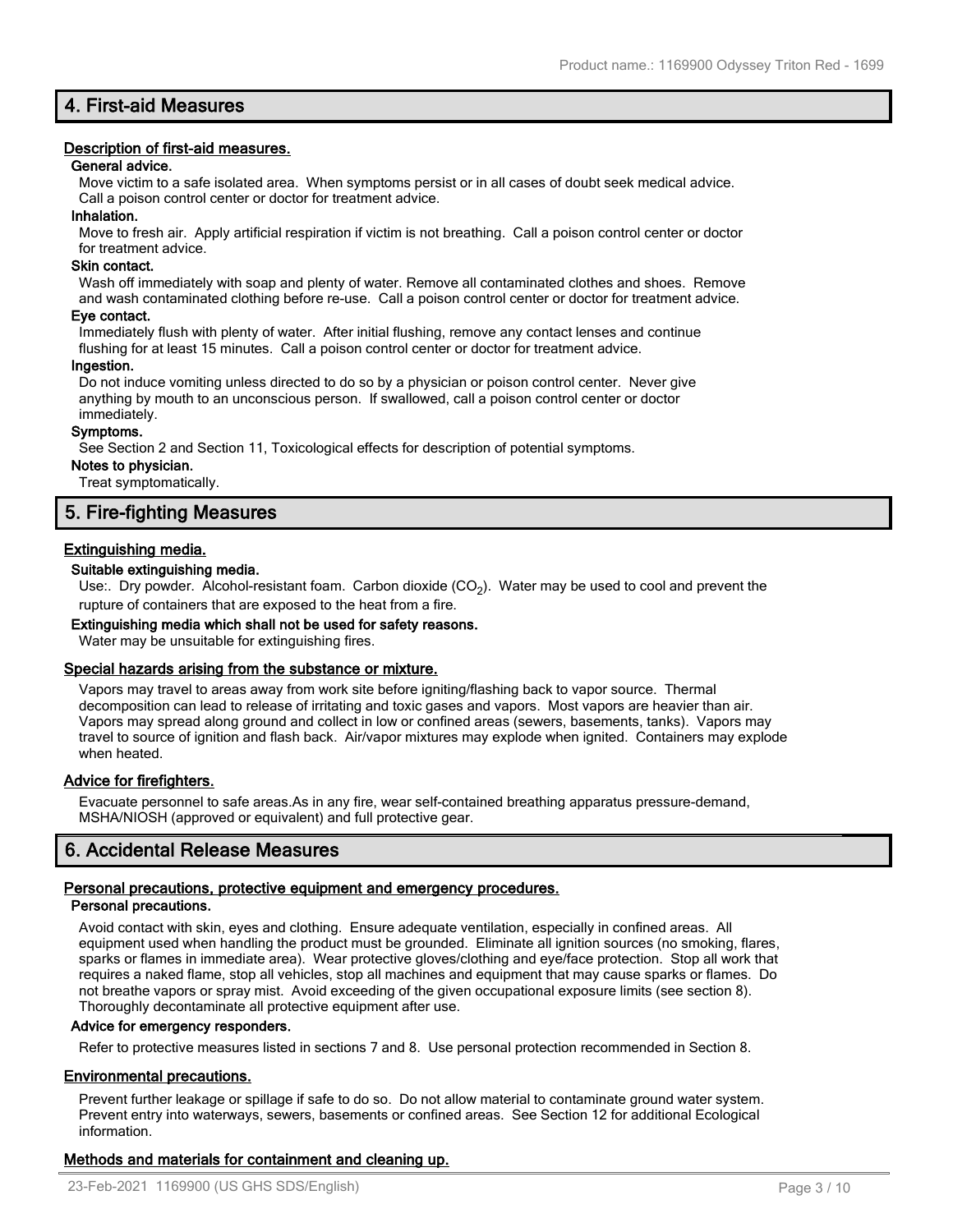## **Methods for Containment.**

Absorb with earth, sand or other non-combustible material and transfer to containers for later disposal. Prevent further leakage or spillage if safe to do so. Pick up and transfer to properly labeled containers. Clean contaminated surface thoroughly. Ground and bond containers when transferring material. Take precautionary measures against static discharges. Use personal protective equipment. Remove all sources of ignition.

#### **Methods for cleaning up.**

Prevent further leakage or spillage if safe to do so. Keep away from open flames, hot surfaces and sources of ignition. Keep in suitable and closed containers for disposal. All equipment used when handling the product must be grounded. Keep combustibles (wood, paper, oil, etc) away from spilled material. Ventilate the area. Use personal protective equipment as required. Shut off ignition sources; including electrical equipment and flames. Clean contaminated objects and areas thoroughly while observing environmental regulations. Never return spills in original containers for re-use.

#### **Reference to other sections.**

See section 8 for more information.

# **7. Handling and Storage**

## **Conditions for safe storage, including any incompatibilities.**

## **Advice on safe handling.**

Avoid contact with skin, eyes and clothing. Handle in accordance with good industrial hygiene and safety practice. Keep away from open flames, hot surfaces and sources of ignition. Take precautionary measures against static discharges. Do not breathe vapors or spray mist. Use according to package label instructions. Do not pressurize, cut, weld, braze, solder, drill, grind, or expose container to heat, flame, sparks, static electricity, or other sources of ignition. Wash hands before breaks and immediately after handling the product. Ground and bond containers when transferring material. All equipment used when handling the product must be grounded.

## **Hygiene measures.**

Handle in accordance with good industrial hygiene and safety practice for diagnostics. Do not eat, drink or smoke when using this product. Remove and wash contaminated clothing before re-use. Avoid contact with skin, eyes and clothing. Wash hands before breaks and immediately after handling the product.

#### **Storage Conditions.**

Keep container closed when not in use. Keep in properly labeled containers. Keep containers tightly closed in a dry, cool and well-ventilated place. Store in accordance with local regulations. Keep from freezing. Keep away from food, drink and animal feedingstuffs. Keep away from heat, hot surfaces, sparks, open flames and other ignition sources. No smoking.

# **8. Exposure Controls/Personal Protection**

| <b>Ingredients with Occupational Exposure Limits</b> |                      |                       |                     |                         |  |
|------------------------------------------------------|----------------------|-----------------------|---------------------|-------------------------|--|
| <b>Chemical Name</b>                                 | <b>ACGIH TLV-TWA</b> | <b>ACGIH-TLV STEL</b> | <b>OSHA PEL-TWA</b> | <b>OSHA PEL-CEILING</b> |  |
| Zinc oxide                                           | 2 mg/m $3$           | 10 mg/m $3$           | 5 mg/m $3$          | N.E.                    |  |
| <b>Barium Sulfate</b>                                | 5 mg/m $3$           | N.E.                  | 15 mg/m $3$         | N.E.                    |  |
| Talc                                                 | 2 mg/m $3$           | N.E.                  | N.E.                | N.E.                    |  |
| Xylene                                               | $100$ ppm            | $150$ ppm             | $100$ ppm           | N.E.                    |  |
| <b>XYLENE</b>                                        | $100$ ppm            | $150$ ppm             | $100$ ppm           | N.E.                    |  |
| Benzene, (1-methylethyl)-                            | 50 ppm               | N.E.                  | 50 ppm              | N.E.                    |  |
| Ethyl Benzene                                        | 20 ppm               | N.E.                  | $100$ ppm           | N.E.                    |  |

**TLV = Threshold Limit Value TWA = Time Weighted Average PEL = Permissible Exposure Limit STEL = Short-Term Exposure Limit N.E. = Not Established**

## **Engineering Measures.**

Ensure adequate ventilation, especially in confined areas. Apply technical measures to comply with the occupational exposure limits.

## **Personal protective equipment.**

## **Eye/Face Protection.**

If splashes are likely to occur, wear:. Face-shield. Safety glasses with side-shields. Tightly fitting safety goggles.

## **Skin and body protection.**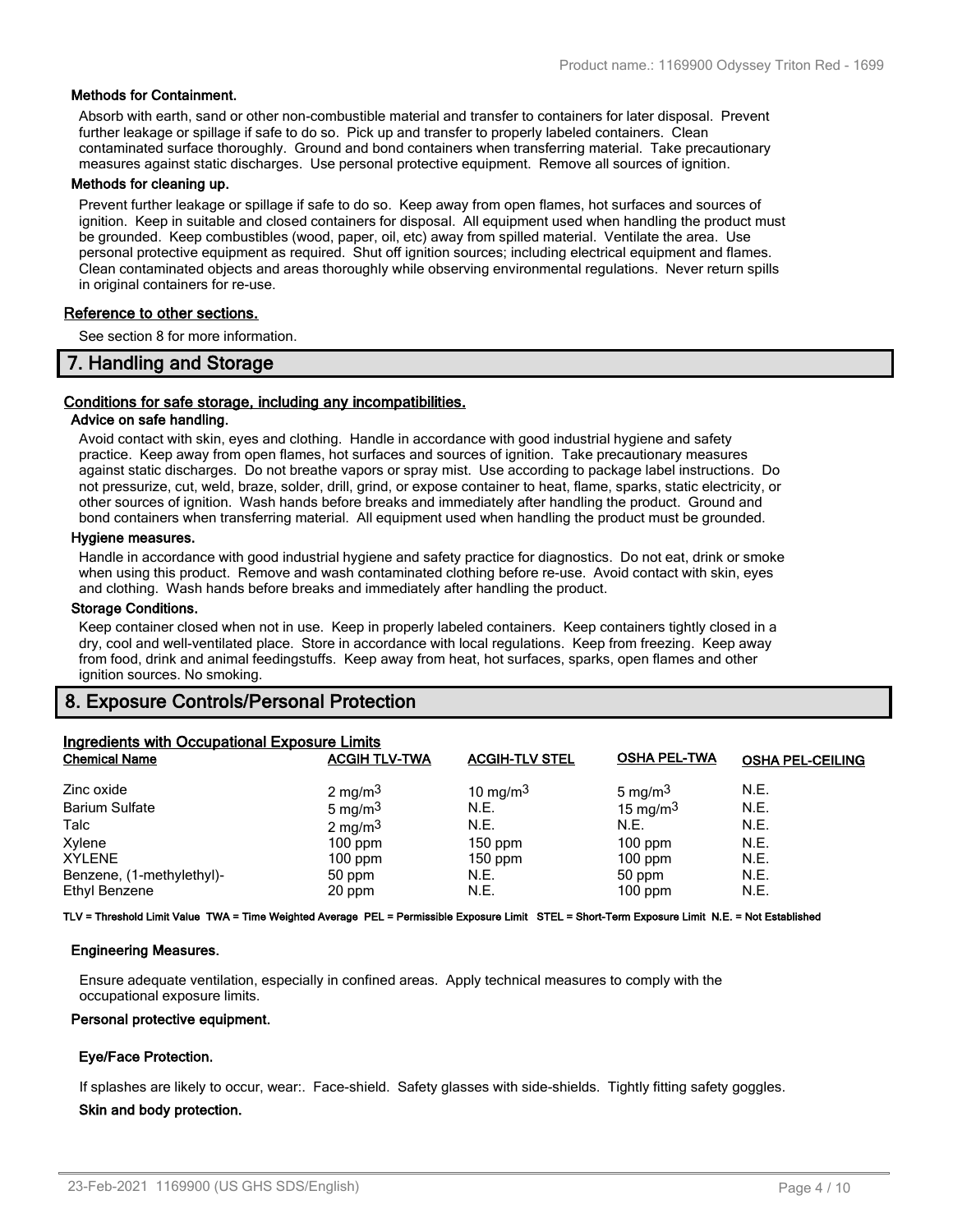Use:. Long sleeved clothing. Protective shoes or boots. Solvent-resistant gloves. Solvent-resistant apron and boots. Wear impervious gloves and/or clothing if needed to prevent contact with the material. Gloves must be inspected prior to use. Please observe the instructions regarding permeability and breakthrough time which are provided by the supplier of the gloves. Also take into consideration the specific local conditions under which the product is used, such as the danger of cuts, abrasion. Remove and wash contaminated clothing before re-use.

#### **Respiratory protection.**

In case of inadequate ventilation wear respiratory protection. If exposure limits are exceeded or irritation is experienced, respiratory protection should be worn. Respiratory protection must be provided in accordance with current local regulations.

# **9. Physical and chemical properties.**

#### **Information on basic physical and chemical properties.**

| <b>Physical state</b>                     | Liquid                     |
|-------------------------------------------|----------------------------|
| Appearance                                | No Information             |
| Color                                     | Red                        |
| Odor                                      | Aromatic solvent           |
| <b>Odor Threshold</b>                     | No Information             |
| рH                                        | No Information             |
| Melting/freezing point., °C (°F)          | No Information             |
| Flash Point., °C (°F)                     | 25 (77.00)                 |
| Boiling point/boiling range., °C (°F)     | 138 - 3,600 (280.4 - 6512) |
| <b>Evaporation rate</b>                   | No Information Available   |
| <b>Explosive properties.</b>              | No Information             |
| Vapor pressure.                           | No Information             |
| Vapor density.                            | No Information             |
| Specific Gravity. (g/cm <sup>3</sup> )    | 1.639                      |
| Water solubility.                         | No Information             |
| Partition coefficient.                    | No Information             |
| Autoignition temperature., °C             | No Information             |
| Decomposition Temperature °C.             | No Information             |
| Viscosity, kinematic.                     | $> 22$ mm $2/s$            |
| Other information.                        |                            |
| Volatile organic compounds (VOC) content. | 328 g/L                    |
| Density, Ib/gal                           | 13.645                     |

# **10. Stability and Reactivity**

#### **Reactivity.**

Stable under normal conditions.

#### **Chemical stability.**

Stable under recommended storage conditions.

#### **Possibility of hazardous reactions.**

None known based on information supplied.

#### **Conditions to Avoid.**

Heat (temperatures above flash point), sparks, ignition points, flames, static electricity. Keep away from heat and sources of ignition. Do not freeze.

## **Incompatible Materials.**

None known based on information supplied.

#### **Hazardous Decomposition Products.**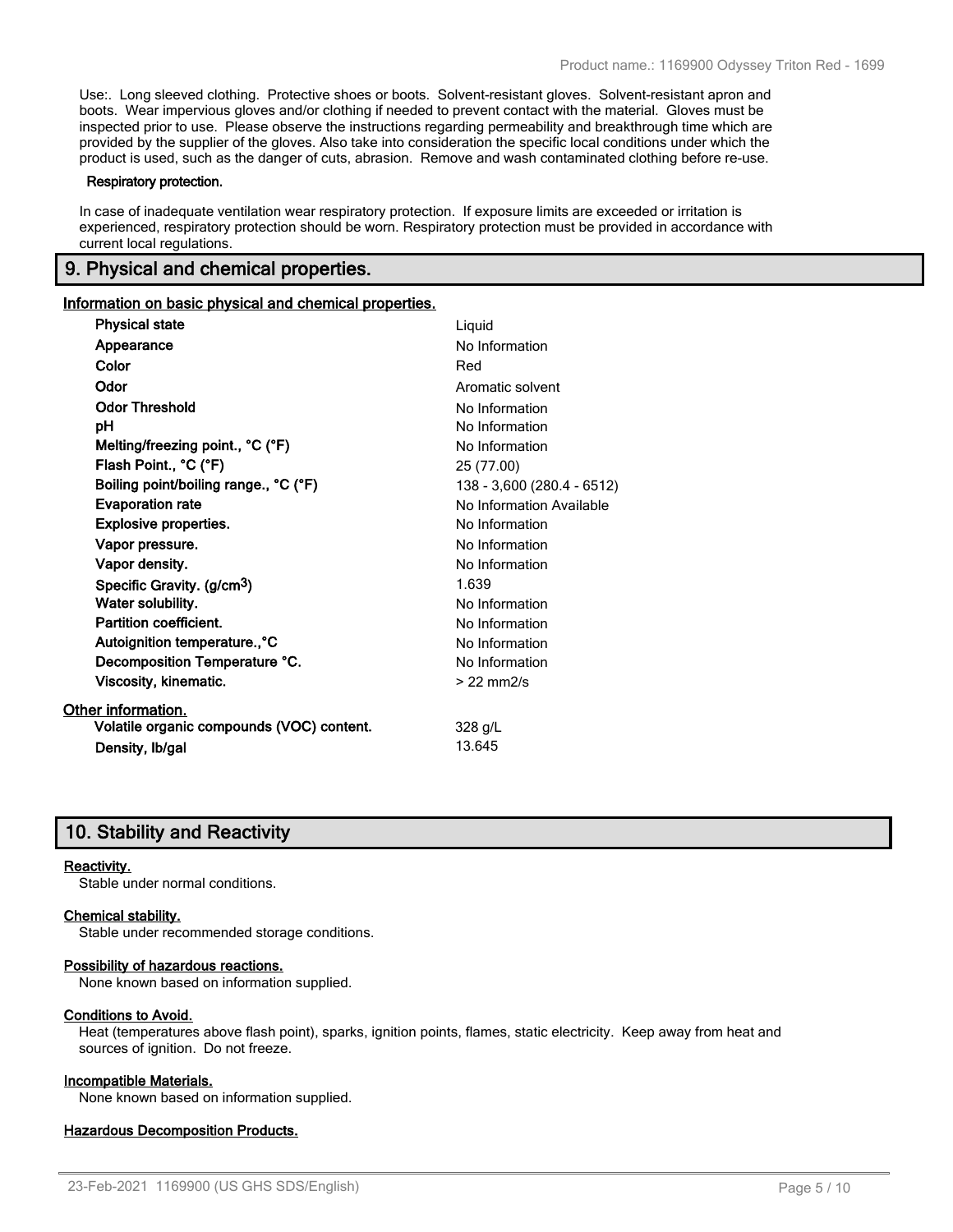Thermal decomposition can lead to release of irritating gases and vapours. Possible formation of carbon oxides, nitrogen oxides, and hazardous organic compounds.

|                                                | 11. Toxicological Information                                                 |                              |                                                            |                                |
|------------------------------------------------|-------------------------------------------------------------------------------|------------------------------|------------------------------------------------------------|--------------------------------|
|                                                | Information on toxicological effects.                                         |                              |                                                            |                                |
| Acute toxicity.                                |                                                                               |                              |                                                            |                                |
| <b>Product Information</b>                     |                                                                               |                              |                                                            |                                |
| No Information                                 |                                                                               |                              |                                                            |                                |
| <b>ATEmix (oral)</b><br><b>ATEmix (dermal)</b> | The following values are calculated based on chapter 3.1 of the GHS document. | 320.6 mg/kg<br>6,482.1 mg/kg |                                                            |                                |
| <b>Component Information.</b>                  | ATEmix (inhalation - dust/mist)                                               | $0.34$ mg/l                  |                                                            |                                |
|                                                |                                                                               |                              |                                                            |                                |
| CAS-No.<br>1314-13-2                           | <b>Chemical Name</b><br>Zinc oxide                                            | LD50 Oral<br>>5000 mg/kg Rat | <b>LD50 Dermal</b><br>N.I.                                 | <b>LC50 Inhalation</b><br>N.I. |
| 64742-95-6                                     | Petroleum distillates, light aromatic                                         | 8400 mg/kg Rat               | >2000 mg/kg                                                | 3400 ppm Rat (Gas/Mist)        |
| 13463-41-7                                     | Zinc, bis[1-(hydroxy-kO)-2(1H)-<br>pyridinethionato-kS2]-, (T-4)-             | 177 mg/kg Rat                | Rabbit<br>>2000 mg/kg Rat N.I.                             |                                |
| 122454-29-9                                    | Tralopyril                                                                    | 27 mg/kg Rat                 | N.I.                                                       | N.I.                           |
| $95-63-6$                                      | 1,2,4-TRIMETHYLBENZENE                                                        | 3280 mg/kg Rat               | >3160 mg/kg<br>Rabbit                                      | 18 mg/L Rat (Vapor)            |
| 98-56-6                                        | Parachlorobenzotrifluoride                                                    | 13000 mg/kg Rat              | >3300 mg/kg<br>Rabbit                                      | 33 mg/L Rat (Vapor)            |
| 1330-20-7                                      | Xylene                                                                        | 3500 mg/kg Rat               | >4350 mg/kg<br>Rabbit                                      | 29.08 mg/L Rat (Vapor)         |
| 1330-20-7                                      | <b>XYLENE</b>                                                                 | 3500 mg/kg Rat               | >4350 mg/kg<br>Rabbit                                      | 29.08 mg/L Rat (Vapor)         |
| 98-82-8                                        | Benzene, (1-methylethyl)-                                                     | 1400 mg/kg Rat               | 1474 mg/kg<br>Rabbit                                       | >3577 ppm Rat (Gas/Mist)       |
| $100 - 41 - 4$                                 | <b>Ethyl Benzene</b>                                                          | 3500 mg/kg Rat               | 15400 mg/kg<br>Rabbit                                      | NA (Dust)                      |
| $N.I. = No Information$                        |                                                                               |                              |                                                            |                                |
| <b>Skin corrosion/irritation.</b>              |                                                                               |                              |                                                            |                                |
| <b>SKIN IRRITANT.</b>                          |                                                                               |                              |                                                            |                                |
| Eye damage/irritation.                         |                                                                               |                              |                                                            |                                |
| No Information                                 |                                                                               |                              |                                                            |                                |
| No Information                                 | <b>Respiratory or skin sensitization.</b>                                     |                              |                                                            |                                |
| Ingestion.                                     |                                                                               |                              |                                                            |                                |
|                                                | May be harmful if swallowed.                                                  |                              |                                                            |                                |
| Germ cell mutagenicity.<br>No Information      |                                                                               |                              |                                                            |                                |
| Carcinogenicity.                               |                                                                               |                              |                                                            |                                |
| No Information                                 |                                                                               |                              |                                                            |                                |
| CAS-No.                                        | <b>Chemical Name</b>                                                          | <b>IARC</b>                  | NTP                                                        | <b>OSHA</b>                    |
| 98-56-6                                        | Parachlorobenzotrifluoride                                                    | IARC Group 2B                |                                                            |                                |
| 14807-96-6                                     | Talc                                                                          | IARC Group 3                 |                                                            |                                |
| 1330-20-7                                      | Xylene                                                                        | IARC Group 3                 |                                                            |                                |
| 1330-20-7                                      | <b>XYLENE</b>                                                                 | IARC Group 3                 |                                                            |                                |
| 98-82-8                                        | Benzene, (1-methylethyl)-                                                     | IARC Group 2B                | <b>NTP Reasonally</b><br>Anticipated to be<br><b>Human</b> |                                |
|                                                |                                                                               |                              | Carcinogen                                                 |                                |

# 100-41-4 Ethyl Benzene IARC Group 2B

# **Reproductive toxicity.**

No Information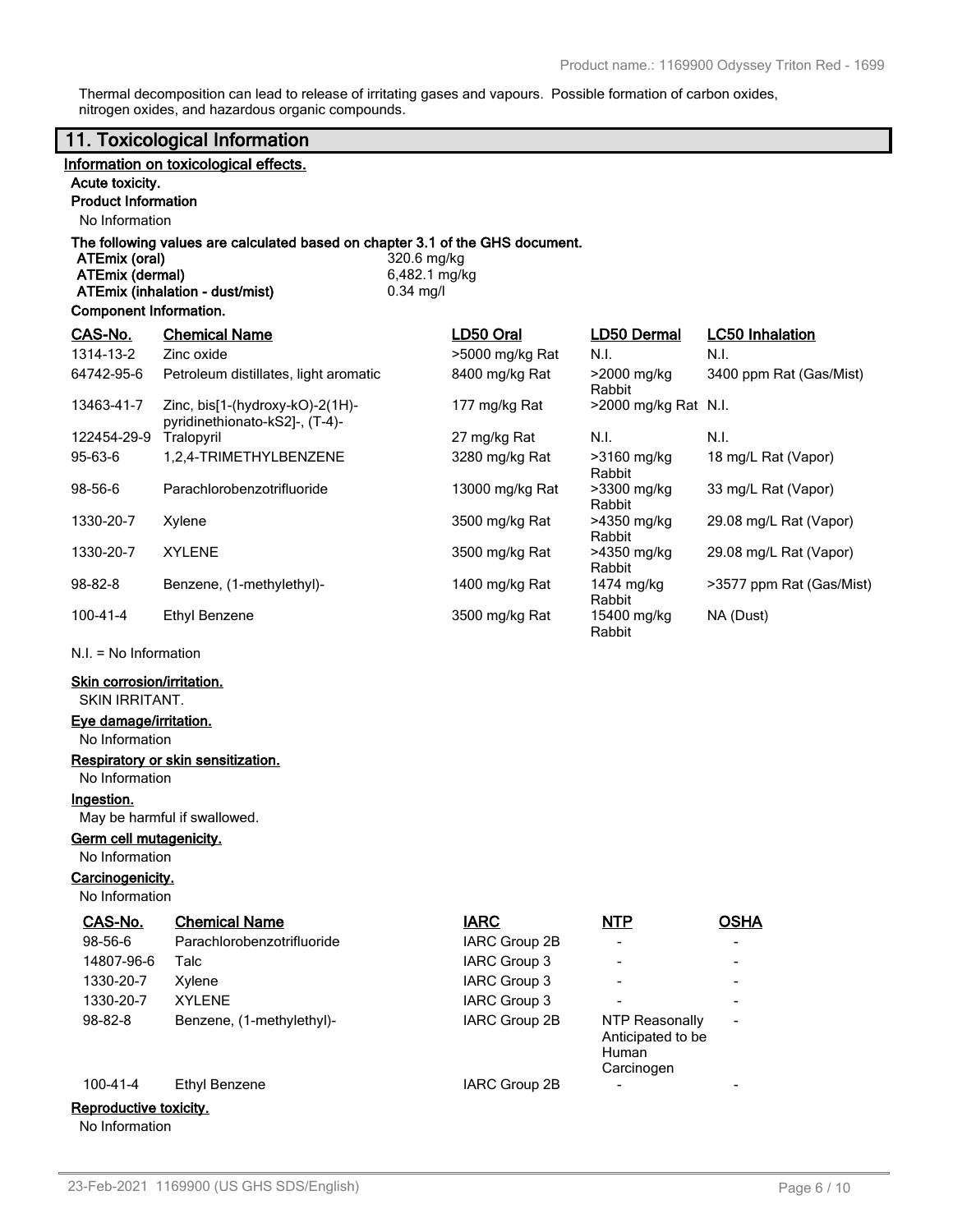# **Specific target organ systemic toxicity (single exposure).**

No Information

# **Specific target organ systemic toxicity (repeated exposure).**

May cause damage to organs through prolonged or repeated exposure.

# **Aspiration hazard.**

No Information

# **Primary Route(s) of Entry**

Inhalation

# **12. Ecological Information**

# **Toxicity.**

38.15% of the mixture consists of ingredient(s) of unknown aquatic toxicity

# **Ecotoxicity effects.**

| <b>Chemical Name</b>                                   | <b>Toxicity to algae</b>                              | <b>Toxicity to fish</b>                                                                                                                                                                                                                                                                                                                                                                                                                                                                                 | Toxicity to daphnia and other<br>aquatic invertebrates                          |
|--------------------------------------------------------|-------------------------------------------------------|---------------------------------------------------------------------------------------------------------------------------------------------------------------------------------------------------------------------------------------------------------------------------------------------------------------------------------------------------------------------------------------------------------------------------------------------------------------------------------------------------------|---------------------------------------------------------------------------------|
| Zinc oxide<br>1314-13-2                                |                                                       | LC50 96 h Danio rerio 1.55 mg/L                                                                                                                                                                                                                                                                                                                                                                                                                                                                         |                                                                                 |
| Petroleum distillates, light<br>aromatic<br>64742-95-6 |                                                       | LC50 96 h Oncorhynchus mykiss<br>$9.22$ mg/L                                                                                                                                                                                                                                                                                                                                                                                                                                                            | EC50 48 h Daphnia magna 6.14<br>mq/L                                            |
| 1,2,4-TRIMETHYLBENZENE<br>95-63-6                      |                                                       | LC50 96 h Pimephales promelas<br>7.19 - 8.28 mg/L                                                                                                                                                                                                                                                                                                                                                                                                                                                       | EC50 48 h Daphnia magna 6.14<br>mg/L                                            |
| Parachlorobenzotrifluoride<br>98-56-6                  | $\frac{1}{2}$                                         | LC50 96 h Danio rerio 3 mg/L                                                                                                                                                                                                                                                                                                                                                                                                                                                                            | EC50 48 h Daphnia magna 3.68<br>mg/L                                            |
| Talc<br>14807-96-6                                     | $\blacksquare$                                        | LC50 96 h Brachydanio rerio<br>$>100$ g/L                                                                                                                                                                                                                                                                                                                                                                                                                                                               |                                                                                 |
| Xylene<br>1330-20-7                                    |                                                       | LC50 96 h Pimephales promelas<br>13.4 mg/L, LC50 96 h<br>Oncorhynchus mykiss 2.661 -<br>4.093 mg/L, LC50 96 h<br>Oncorhynchus mykiss 13.5 - 17.3<br>mg/L, LC50 96 h Lepomis<br>macrochirus 13.1 - 16.5 mg/L,<br>LC50 96 h Lepomis macrochirus<br>19 mg/L, LC50 96 h Lepomis<br>macrochirus 7.711 - 9.591 mg/L,<br>LC50 96 h Pimephales promelas<br>23.53 - 29.97 mg/L, LC50 96 h<br>Cyprinus carpio 780 mg/L, LC50<br>96 h Cyprinus carpio >780 mg/L,<br>LC50 96 h Poecilia reticulata<br>$30.26 - 40.$ | EC50 48 h water flea 3.82 mg/L,<br>LC50 48 h Gammarus lacustris<br>$0.6$ mg/L   |
| <b>XYLENE</b><br>1330-20-7                             |                                                       | LC50 96 h Pimephales promelas<br>13.4 mg/L, LC50 96 h<br>Oncorhynchus mykiss 2.661 -<br>4.093 mg/L, LC50 96 h<br>Oncorhynchus mykiss 13.5 - 17.3<br>mg/L, LC50 96 h Lepomis<br>macrochirus 13.1 - 16.5 mg/L,<br>LC50 96 h Lepomis macrochirus<br>19 mg/L, LC50 96 h Lepomis<br>macrochirus 7.711 - 9.591 mg/L,<br>LC50 96 h Pimephales promelas<br>23.53 - 29.97 mg/L, LC50 96 h<br>Cyprinus carpio 780 mg/L, LC50<br>96 h Cyprinus carpio >780 mg/L,<br>LC50 96 h Poecilia reticulata<br>$30.26 - 40.$ | EC50 48 h water flea 3.82 mg/L,<br>LC50 48 h Gammarus lacustris<br>$0.6$ mg/L   |
| Benzene, (1-methylethyl)-<br>98-82-8                   | EC50 72 h Pseudokirchneriella<br>subcapitata 2.6 mg/L | LC50 96 h Pimephales promelas<br>6.04 - 6.61 mg/L, LC50 96 h<br>Oncorhynchus mykiss 4.8 mg/L,<br>LC50 96 h Oncorhynchus mykiss<br>2.7 mg/L, LC50 96 h Poecilia<br>reticulata 5.1 mg/L                                                                                                                                                                                                                                                                                                                   | EC50 48 h Daphnia magna 0.6<br>mg/L, EC50 48 h Daphnia magna<br>7.9 - 14.1 mg/L |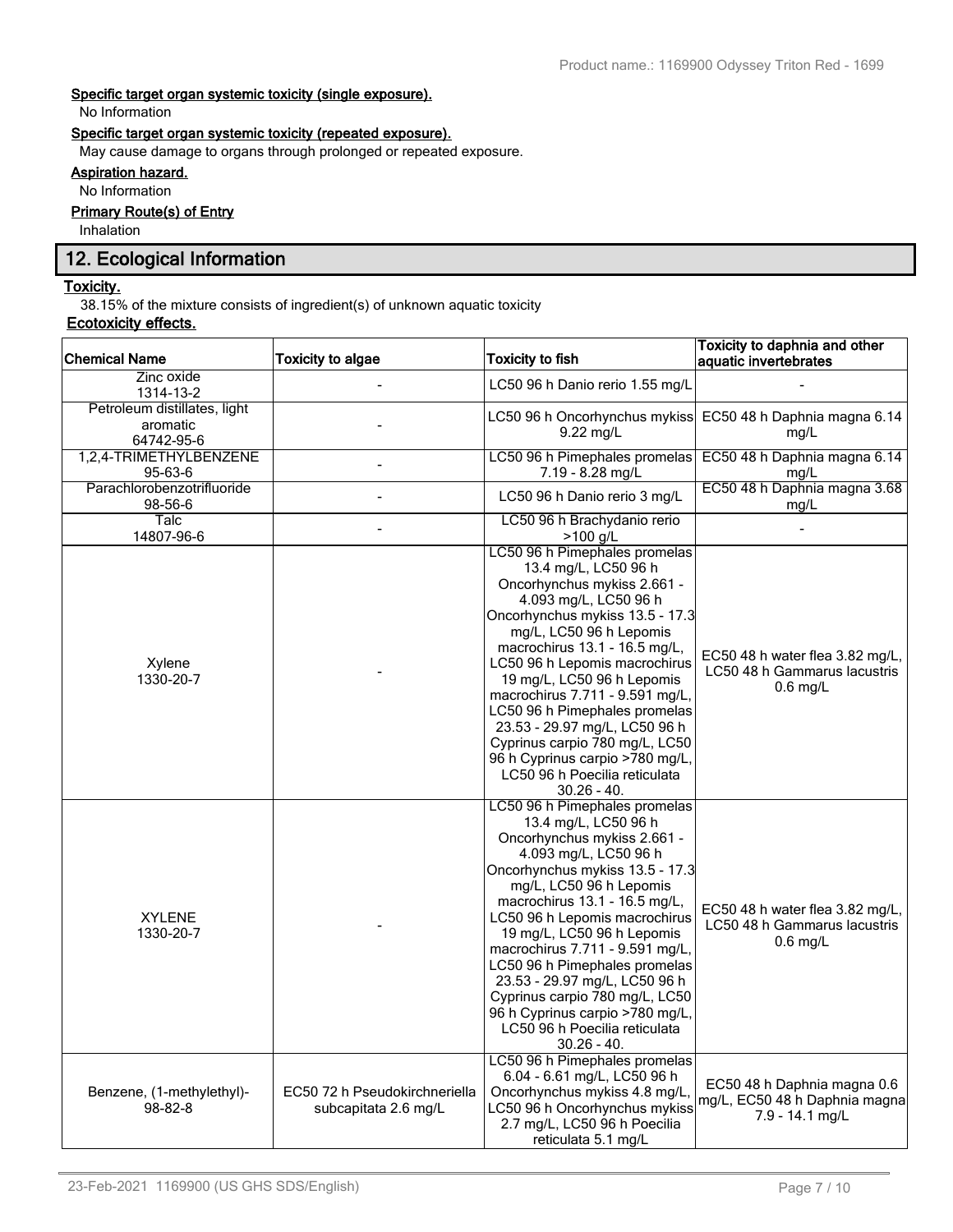| Ethyl Benzene<br>100-41-4 | EC50 72 h Pseudokirchneriella<br>subcapitata 4.6 mg/L, EC50 96 h<br>Pseudokirchneriella subcapitata  <br>>438 mg/L, EC50 72 h<br>Pseudokirchneriella subcapitata<br>2.6 - 11.3 mg/L, EC50 96 h<br>Pseudokirchneriella subcapitata<br>$1.7 - 7.6$ mg/L | LC50 96 h Oncorhynchus mykiss<br>11.0 - 18.0 mg/L, LC50 96 h<br>Oncorhynchus mykiss 4.2 mg/L,<br>LC50 96 h Pimephales promelas<br>7.55 - 11 mg/L, LC50 96 h<br>Lepomis macrochirus 32 mg/L,<br>LC50 96 h Pimephales promelas<br>9.1 - 15.6 mg/L, LC50 96 h | EC50 48 h Daphnia magna 1.8 -<br>$2.4$ mg/L |
|---------------------------|-------------------------------------------------------------------------------------------------------------------------------------------------------------------------------------------------------------------------------------------------------|------------------------------------------------------------------------------------------------------------------------------------------------------------------------------------------------------------------------------------------------------------|---------------------------------------------|
|                           |                                                                                                                                                                                                                                                       | Poecilia reticulata 9.6 mg/L                                                                                                                                                                                                                               |                                             |

# **Persistence and degradability.**

No data are available on the product itself.

## **Bioaccumulative potential.**

Discharge into the environment must be avoided.

| CAS-No.        | <b>Chemical Name</b>       | loa POW       |
|----------------|----------------------------|---------------|
| $95 - 63 - 6$  | 1,2,4-TRIMETHYLBENZENE     | 3.63          |
| $98 - 56 - 6$  | Parachlorobenzotrifluoride | 37            |
| 1330-20-7      | Xylene                     | $2.77 - 3.15$ |
| 1330-20-7      | XYI FNF                    | $2.77 - 3.15$ |
| $98 - 82 - 8$  | Benzene, (1-methylethyl)-  | 3.7           |
| $100 - 41 - 4$ | Ethyl Benzene              | 3.2           |

# **Mobility in soil.**

No information

# **Other adverse effects.**

No information

# **13. Disposal Considerations**

# **Waste Disposal Guidance.**

Pesticide wastes are acutely hazardous. Improper disposal of excess pesticide, spray mixture, or rinsate is a violation of Federal Law. If these wastes can not be disposed of by use according to label instructions, contact your State Pesticide or Environmental Control Agency, or the Hazardous Waste representative at the nearest EPA Regional Office for guidance. Disposal should be in accordance with applicable regional, national and local laws and regulations.

Empty containers should be taken to an approved waste handling site for recycling or disposal.

# **14. Transport Information**

# **DOT**

| <b>Shipping Name:</b>          | Paint                                                                                     |
|--------------------------------|-------------------------------------------------------------------------------------------|
| <b>Hazard Class:</b>           | 3                                                                                         |
| <b>UN/NA Number:</b>           | 1263                                                                                      |
| <b>Packing Group:</b>          | Ш                                                                                         |
| <b>Additional Information:</b> | LTD QTY: This product may be reclassified as "limited quantity" per 49 CFR 173.150 (b)(3) |
| <u>IMDG</u>                    |                                                                                           |
| <b>Proper Shipping Name:</b>   | Paint                                                                                     |
| <b>Hazard Class:</b>           | 3                                                                                         |
| <b>UN Number:</b>              | 1263                                                                                      |
| <b>Packing Group:</b>          | $\mathbf{III}$                                                                            |
| <b>IATA</b>                    |                                                                                           |

| <b>Proper Shipping Name:</b> UN1263, Paint |
|--------------------------------------------|
| 3                                          |
| Ш                                          |
|                                            |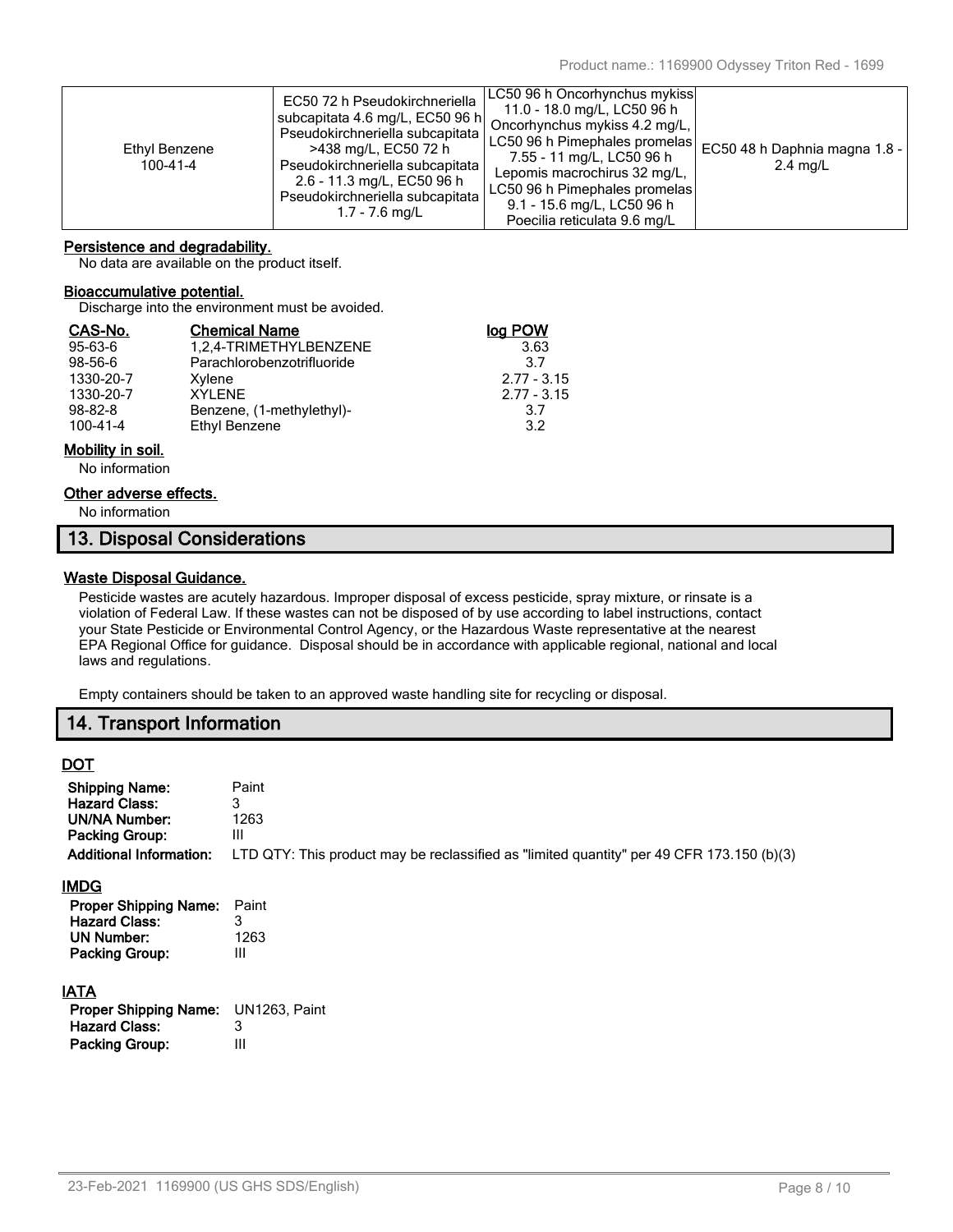# **15. Regulatory Information**

# **International Inventories:**

| <b>TSCA</b>          | Complies                                                                                          |
|----------------------|---------------------------------------------------------------------------------------------------|
| DSL                  |                                                                                                   |
| <b>DSL/NDSL</b>      |                                                                                                   |
| <b>EINECS/ELINCS</b> |                                                                                                   |
| <b>ENCS</b>          |                                                                                                   |
| <b>IECSC</b>         |                                                                                                   |
| <b>KECI</b>          |                                                                                                   |
| <b>PICCS</b>         |                                                                                                   |
| <b>AICS</b>          |                                                                                                   |
| <b>NZIoC</b>         |                                                                                                   |
| TCSI                 |                                                                                                   |
| <b>TSCA</b>          | United States Toxic Substances Control Act Section 8(b) Inventory.                                |
| <b>DSL</b>           | Canadian Domestic Substances List.                                                                |
| <b>DSL/NDSL</b>      | Canadian Domestic Substances List/Canadian Non-Domestic Substances List                           |
| <b>EINECS/ELINCS</b> | European Inventory of Existing Chemical Substances/European List of Notified Chemical Substances. |
| <b>ENCS</b>          | Japan Existing and New Chemical Substances.                                                       |
| <b>IECSC</b>         | China Inventory of Existing Chemical Substances.                                                  |
| <b>KECL</b>          | Korean Existing and Evaluated Chemical Substances.                                                |
| <b>PICCS</b>         | Philippines Inventory of Chemicals and Chemical Substances.                                       |
| <b>AICS</b>          | Australian Inventory of Chemical Substances.                                                      |
| <b>NZIoC</b>         | New Zealand Inventory of Chemicals.                                                               |
| <b>TCSI</b>          | <b>Taiwan Chemical Substance Inventory</b>                                                        |

# **U.S. Federal Regulations:**

# **SARA SECTION 313:**

This product contains the following substances subject to the reporting requirements of Section 313 of Title III of the Superfund Amendment and Reauthorization Act of 1986 and 40 CFR part 372: .

| <b>Chemical Name</b>      | CAS-No.        | <b>Weight Percent</b> |
|---------------------------|----------------|-----------------------|
| 1.2.4-TRIMETHYLBENZENE    | $95 - 63 - 6$  | 2.5-10                |
| Benzene, (1-methylethyl)- | 98-82-8        | $0.1 - 1.0$           |
| Ethvl Benzene             | $100 - 41 - 4$ | $0.1 - 1.0$           |

# **TOXIC SUBSTANCES CONTROL ACT 12(b):**

This product contains the following chemical substances subject to the reporting requirements of TSCA 12(B) if exported from the United States:.

| <b>Chemical Name</b>       | CAS-No.   |
|----------------------------|-----------|
| Parachlorobenzotrifluoride | 98-56-6   |
| Lead                       | 7439-92-1 |

# **U.S. EPA PESTICIDE INFORMATION**

# **EPA Pesticide Registration Number:** 60061-147

**EPA STATEMENT:** This chemical is a pesticide product registered by the Environmental Protection Agency and is subject to certain labeling requirements under federal pesticide law. These requirements differ from the classification criteria and hazard information required for safety data sheets, and for workplace labels of non-pesticide chemicals. Following is the hazard information as required on the pesticide label:

## **EPA PESTICIDE LABEL:** Corrosive. Causes skin burns and moderate eye irritation. Do not get in eyes, on skin, or on clothing. Harmful if inhaled. Avoid breathing dust, vapor or spray mist.